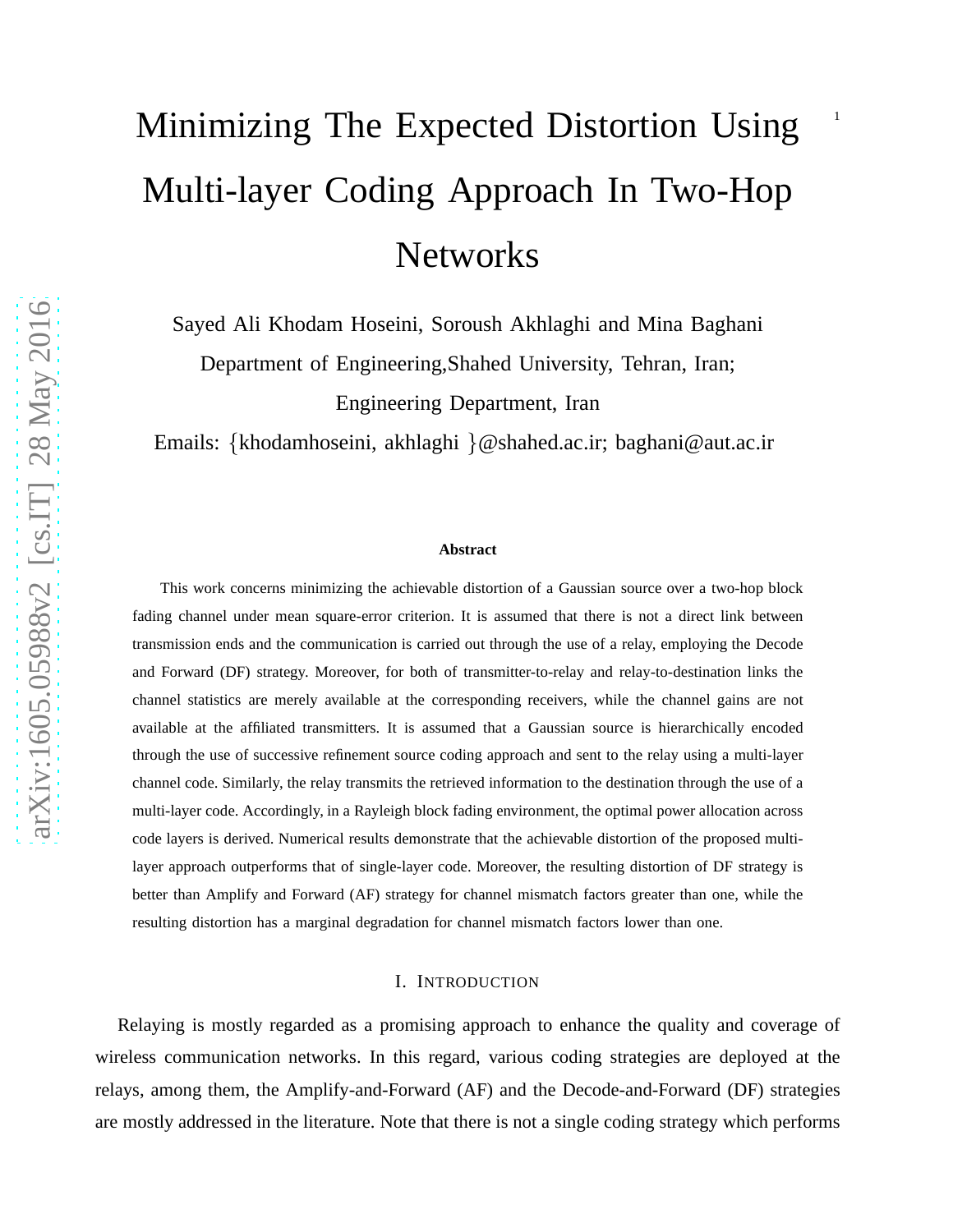well for all network topologies and channel realizations. For instance, in a two-hop channel when the direct link between the source and the destination is in poor condition and the destination has only access to the information exchanged by the relay, it is demonstrated that the DF is optimal in terms of maximizing the achievable rate [1]. This motivated us to study the performance of such a relaying scheme when dealing with distortion and compare the result to the AF strategy.

We consider a point-to-point two-hop communication channel, where there is not a direct link between transmission ends. The channel is assumed to be constant throughout one transmission block and varies independently for the next blocks. Moreover, the relay is assumed to be simple, meaning it cannot do buffering, water-filling across time or coding over consecutive blocks. Also, it is assumed that the channel gain of each hop is not available at the corresponding transmitter.

It is widely recognized that when the channel gain is not available at the transmitter, the so-called broadcast strategy, incorporating multi-layer coding is optimal in terms of maximizing the average achievable rate [2], [3]. This problem has been extended to relay networks and the optimality of using such an approach is studied in various cases [4]–[6].

On the other hand, the successive refinement (SR) source coding approach is useful when trying to broadcast the source information to multiple receivers with different channel conditions. In the SR method, the source information is hierarchically refined through multiple source layers such that the upper layers are refinements of lower source layers and the base layer is the most protected one.

According to the notion of broadcast approach, a point-to-point communication link in the lack of CSIT can be modeled by a point to multi-point network with an infinite number of virtually ordered receivers, each corresponding to a channel realization. This motivated Tian *et al.* to concurrently incorporate the SR source coding and the broadcast approaches to derive an achievable distortion of Gaussian source over a single hop channel when the CSIT is not available [7]. This approach is further studied in a two-hop relay-assisted network when the relay knows the channel information associated with both hops, thus a single layer code is incorporated at the second hop [8], [9].

What differentiates the current study to the works done in [8], [9] is that the channel gain associated with the second hop is not available at the relay, thus the use of single layer code at the relay is not an appropriate choice. The main contribution of the current study is to find the best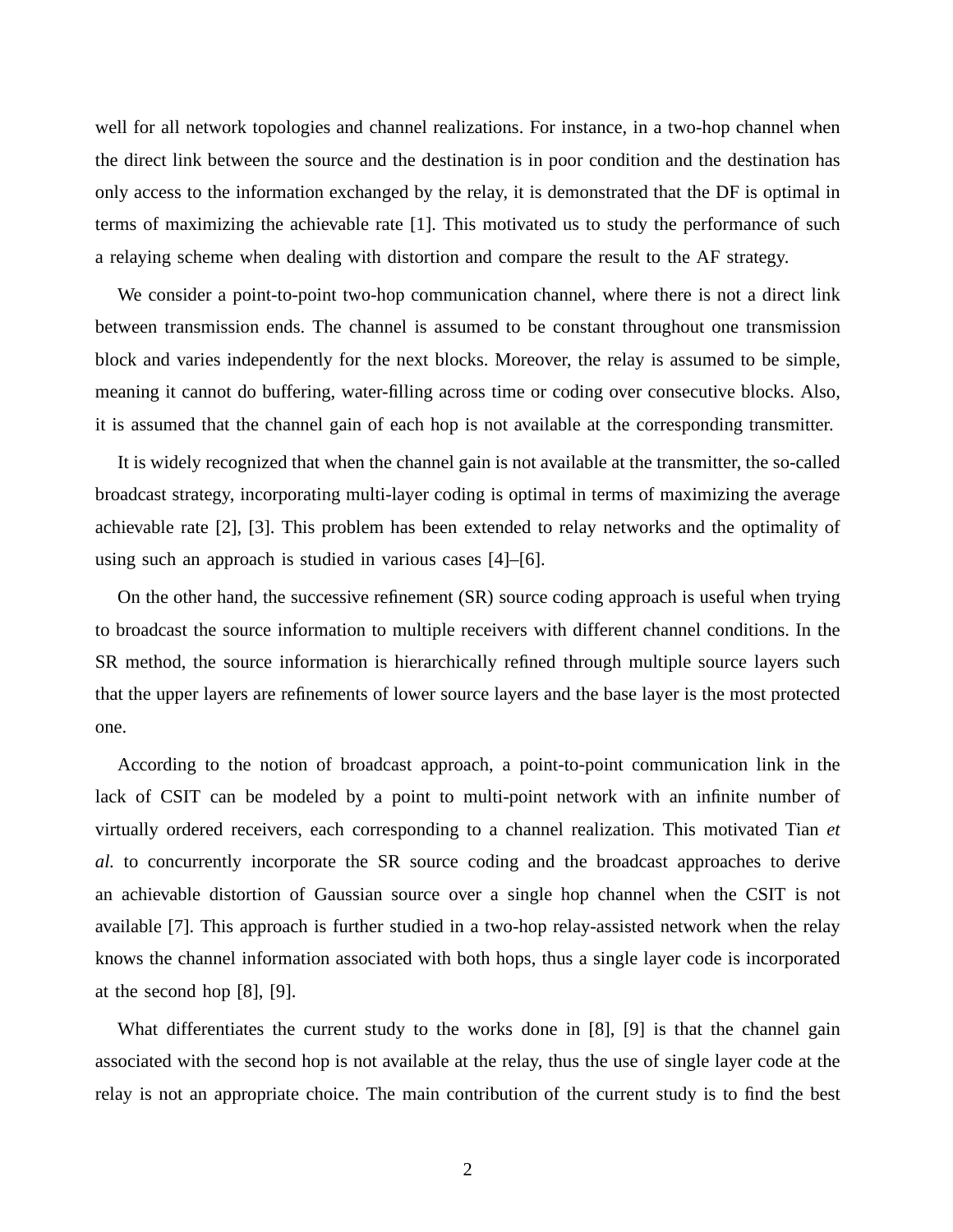power allocation policies associated with both hops leading to the minimum expected distortion at the destination. This is found to be a computationally infeasible problem. However, as is shown later, using some approximations, an analytical close to optimal solution is derived.

The reminder of this paper is organized as follows. The background information regarding the use of multi-layer source coding approach in a single hop channel is presented in Section II. Section III extends the terminology to a two-hop network and presents the results of Rayleigh fading channel. Finally, Section V summarizes findings.

### II. BACKGROUND INFORMATION

In a point-to-point block fading channel, the  $k^{th}$  received signal at the destination for a given transmission block can be written as,

$$
y_k = hx_k + n_k,\tag{1}
$$

where  $x_k$  and  $y_k$  denote respectively, the complex channel input and the corresponding output at the aforementioned transmission block.  $n_k$  is circularly symmetric zero-mean complex Gaussian noise with unit variance, i.e.,  $n_k \sim \mathcal{CN}(0, 1)$ . Moreover,  $h \in \mathbb{C}$  represents the channel fading coefficient of current transmission block with strength  $\gamma = |h|^2$ , which is assumed to be constant throughout each transmission block and varies independently for the next blocks.

Let's assume the source symbols of length  $l_s$  are sent by the use of channel codewords of length  $l_c$ . In this case, the source/channel mismatch factor is computed as  $l_c/l_s$ . Moreover, the channel coding blocks are assumed to be long enough to approach the rate-distortion limit, while still shorter than the coherence time of the channel.

It is assumed that the transmitter makes use of a multi-layer code with infinite number of layers, in which the fractional power  $\rho(\gamma)d\gamma$  is set to the layer indexed by  $\gamma$ . Thus, the corresponding fractional rate becomes

$$
dR(\gamma) = \log\left(1 + \frac{\gamma \rho(\gamma) d\gamma}{1 + \gamma T(\gamma)}\right) \simeq \frac{\gamma \rho(\gamma) d\gamma}{1 + \gamma T(\gamma)}.
$$
 (2)

In (2),  $T(\gamma)$  is the power assigned to the layers with channel strengths above  $\gamma$ , which are not decodable at the destination when the channel strength is  $\gamma$ , i.e.,

$$
T(\gamma) = \int_{\gamma}^{\infty} \rho(u) du.
$$
 (3)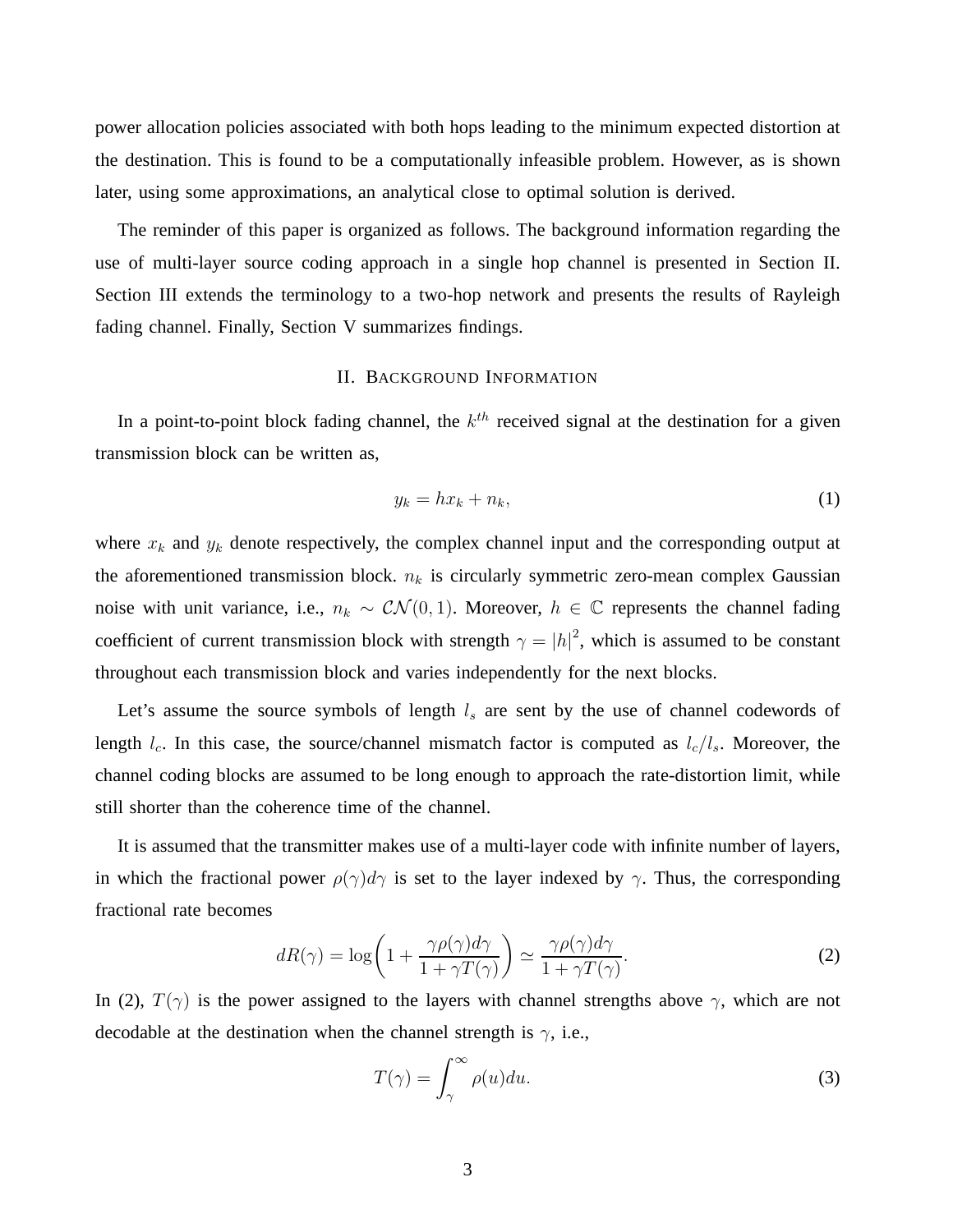Consequently, the total achievable rate decoded at the destination with channel strength  $\gamma$  is the integration of all fractional rates allocated to layers below  $\gamma$ , i.e.,

$$
R(\gamma) = \int_0^\gamma \frac{u\rho(u)du}{1 + uT(u)}.\tag{4}
$$

On the other hand, the distortion of a Gaussian source transmitted to the destination when the channel strength is  $\gamma$ , i.e.,  $D(\gamma)$ , can be written as,

$$
D(\gamma) = \exp(-bR(\gamma)).
$$
\n(5)

To formulate the power constraint and the average achievable distortion at the destination, an auxiliary function is defined in [7] as follows,

$$
I(\gamma) = \exp\left(R(\gamma)\right) = D(\gamma)^{\frac{-1}{b}}.
$$
\n(6)

Using (6), the minimum average achievable distortion when the transmit power constraint is subjected to  $P_t$ , can be written as,

$$
\overline{D}(I) = \min_{I(.)} \int_0^\infty \frac{f(\gamma)}{I(\gamma)^b} d\gamma
$$
  
s.t.  $P(I) = \int_0^\infty \frac{I(\gamma)}{\gamma^2} d\gamma \le P_t$ , (7)

where  $f(\gamma)$  denotes the probability density function (pdf) of channel strength  $\gamma$ . Accordingly, in [7] the best function  $I^{opt}(\gamma)$  minimizing (7) is derived, showing the optimal function should have at most one continues single interval in the region which meets the inequality,

$$
\frac{d}{d\gamma}(\gamma^2 f(\gamma)) > 0. \tag{8}
$$

For instance, in Rayleigh channel it is shown that there is just one continuous interval like  $\gamma \in$ [ $\gamma_1, \gamma_2$ ] where (8) is satisfied. Moreover, the values of  $\gamma_1$  and  $\gamma_2$  as well as the function  $I^{opt}(\gamma)$ are analytically derived in [7].

## III. DISTORTION MINIMIZATION FOR DF RELAYING

This section tends to minimize the expected achievable distortion of a Gaussian source at the destination of a two-hop network. It is assumed that the transmitter and the relay have no access to the corresponding transmit channel strengths, thus these nodes make use of successive refinement source coding and multi-layer channel coding for transmitting information to the associated receivers. Therefore, the problem is to find the optimum power allocation functions across code layers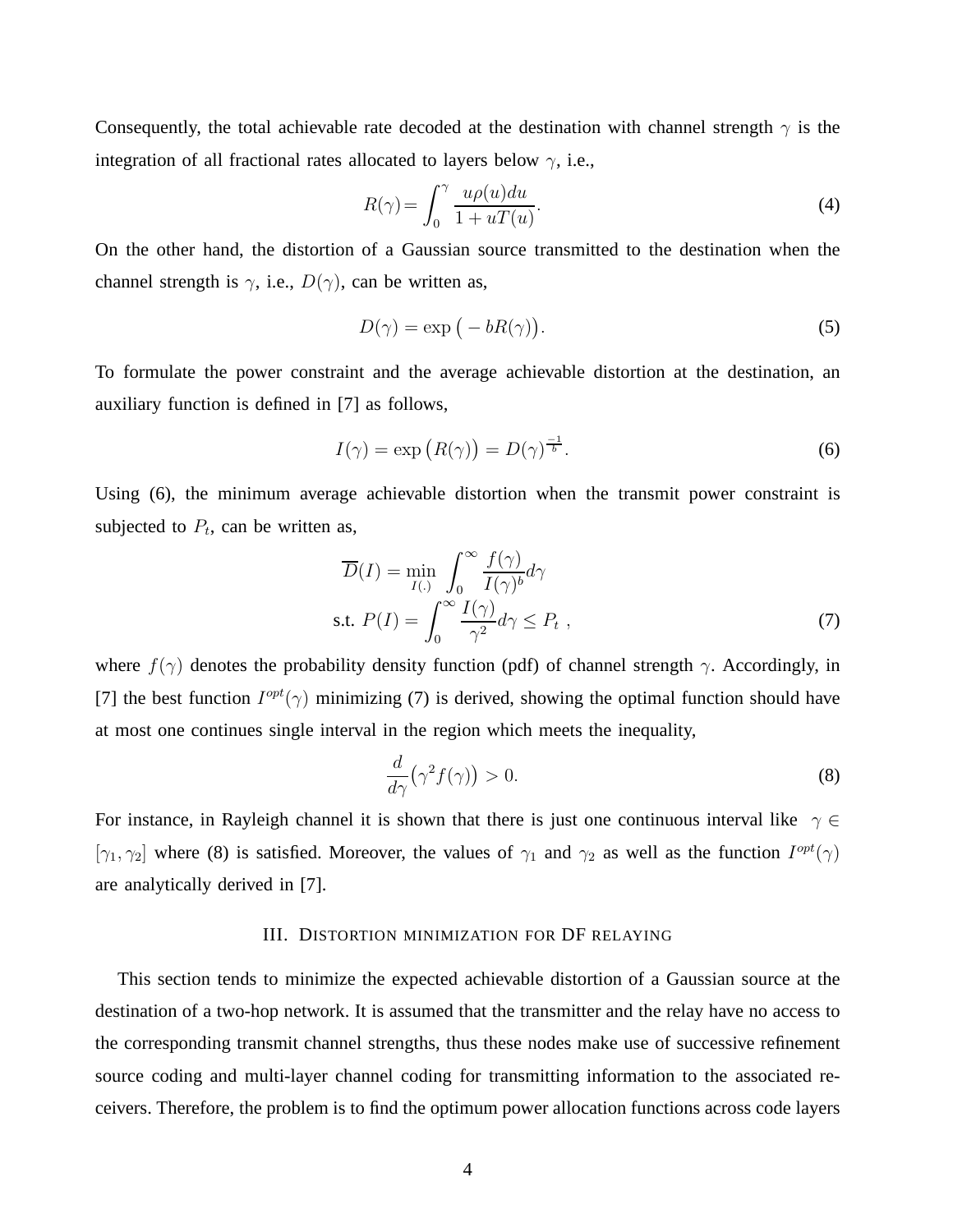associated with the source and relay nodes, leading to the minimum average achievable distortion at the destination. To this end, the problem is divided into two main parts. First, knowing the available distortion at the relay, the optimal transmission strategy at this node is derived. Then, having the strategy of the second hop, the optimal power allocation strategy at the fist hop is calculated.

#### *A. The Optimal Power Allocation Strategy At the Relay*

Assuming the instantaneous channel strength associated with the first hop is  $\gamma$ , the relay can successfully decode code layers assigned to channel strengths lower than  $\gamma$ , thus it can decode the source information at some distortion level, i.e.,  $D_r(\gamma)$ . Accordingly, the problem is first formulated as an optimization problem, where it is argued that the underlaying problem is convex and more importantly, as it will be proved later on this section, the optimal solution has a single non-zero power allocation interval.

To this end, assuming the second hop's channel strength is denoted by  $l$  and considering a single non-zero power allocation interval  $l \in [l_1, l_2]$ , the average achievable distortion at the destination becomes [8],

$$
\overline{D}(I_r|D_r(\gamma)) = \int_0^\infty \frac{f_r(l)}{I_r(l)^b} dl = \int_{l_1}^{l_2} \frac{f_r(l)}{I_r(l)^b} dl \n+ F_r(l_1) + \frac{1 - F_r(l_2)}{I_r(l_2)^b},
$$
\n(9)

where  $I_r(l)$  is the second hop's auxiliary function defined as follows,

$$
I_r(l) = \exp\left(R_r(l)\right) \tag{10}
$$

On the other hand, assuming the relay is subject to the power constraint  $P_r$ , it follows,

$$
P(I_r|D_r(\gamma)) = \int_0^\infty \frac{I_r(l)}{l^2} dl
$$
  
= 
$$
\int_{l_1}^{l_2} \frac{I_r(l)}{l^2} dl + \frac{I_r(l_2)}{l_2} - \frac{1}{l_1} \le P_r.
$$
 (11)

In (9) and (11), the input relay's distortion, i.e.,  $D_r(\gamma)$ , is a function of the source auxiliary function, i.e.,  $D_r(\gamma) = I_t(\gamma)^{-b} = \exp(-bR_t(\gamma))$ . By the same token, the resulting distortion at the destination can be expressed as  $D_d(l) = I_r(l)^{-b}$ .

It is worth mentioning that as the destination's received signal is a degraded version of the received signal at the relay. Thus, the instantaneous distortion at the destination can not be smaller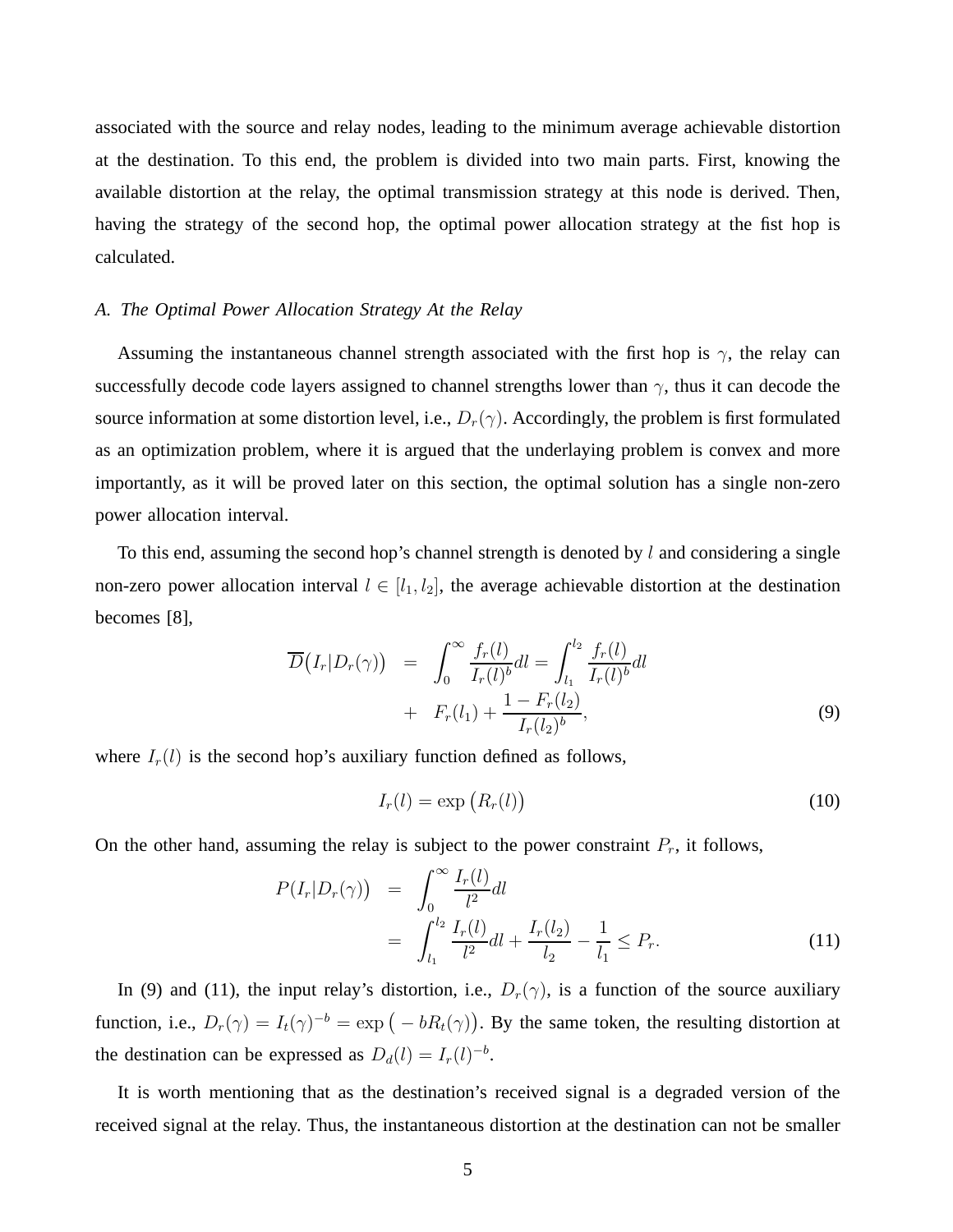than that of the relay's. As a result, considering there is just a single power allocation interval, and noting the best achievable distortion at the destination is the same as that of available at the relay, it follows,

$$
D_d(l_2) = \frac{1}{I_r(l_2)^b} \ge D_r(\gamma). \tag{12}
$$

Moreover, noting the power allocation function is non-negative (rate allocation function is positive) and referring to (10), it follows,

$$
\frac{d}{dl}I_r(l) > 0.\tag{13}
$$

Incorporating the variational form of the integrands of (9) and (11) as  $\mathcal{D}(I_r, I'_r, l) = \frac{f_r(l)}{I_r(l)^b}$  and  $\mathcal{P}(I_r, I'_r, l) = \frac{I_r(l)}{l^2}$ , the complete form of the optimization problem in (9) with constraints (11), (12) and (13) can be encapsulated as follows,

$$
\overline{D}(I_r|D_r(\gamma)) = \min_{I_r(.)} \int_0^\infty \mathcal{D}(I_r, I'_r, l)dl
$$
\n
$$
\text{s.t.} \begin{cases}\n\int_0^\infty \mathcal{P}(I_r, I'_r, l)dl \le P_r \\
I'_r(l) \ge 0 \\
\frac{1}{I_r(l_2)^b} \ge D_r(\gamma).\n\end{cases} \tag{14}
$$

To find the optimal solution, we have relaxed the second constraint, i.e.,  $I'_r$  $r'(l) \geq 0$ . However, it will be shown that the obtained result meets this constraint, thus it would be the optimal solution of (14) as well. Also, the last constraint, i.e.,  $\frac{1}{I_r(l_2)^b} \ge D_r(\gamma)$ , is a boundary condition which merely affects the unknown parameters involved in the optimal solution. Thus, using the method of lagrange multipliers, one can fuse the objective function of (14) and the power constraint (the first constraint) into the following single-letter formulation,

$$
\mathcal{L}(I_r) = \overline{D}(I_r|D_r(\gamma)) + \lambda (\mathcal{P}(I_r, I'_r, l) - P_r).
$$
\n(15)

It should be noted that  $\mathcal{D}(I_r, I'_r, l)$  and  $\mathcal{P}(I_r, I'_r, l)$  are convex w.r.t.  $I_r(.)$ . Thus, adding an arbitrary non-negative function like  $\delta I_r(l)$  to  $I_r(l)$  and equating the linear part of the incremental function  $\Delta(\delta I_r) = \mathcal{L}(I_r + \delta I_r) - \mathcal{L}(I_r)$  to zero, and noting  $\delta I_r(l) \neq 0$  for  $l \in (l_1, l_2)$ , it follows [10],

$$
\int_{l_1}^{l_2} \left[ \mathcal{D}_{I_r} + \lambda \mathcal{P}_{I_r} - \frac{d}{dl} [\mathcal{D}_{I'_r} + \lambda \mathcal{P}_{I'_t}] \right] \delta I_r(l) d\gamma = 0 \tag{16}
$$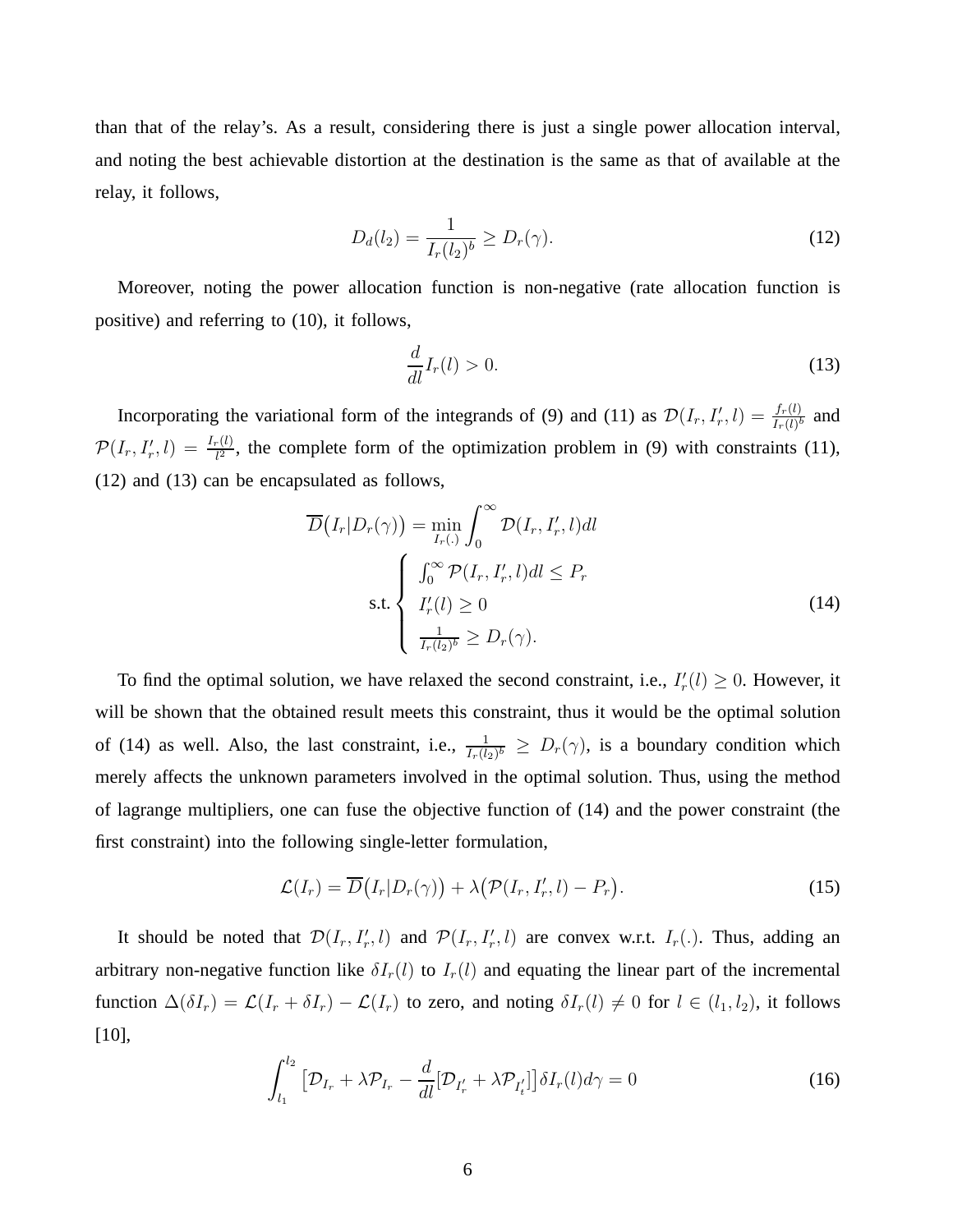It's worth mentioning that  $I_r(l_1) = \exp(R_r(l_1)) = 1$ , since the power allocation is assumed to take place over the interval  $[l_1, l_2]$  and the source is assumed to be of unit power. As a result, as long as the channel strength is lower than the first layer, no layer is decoded and the distortion becomes the source power. Moreover,  $I_r(l_2)$  can be computed from the boundary condition in (12). Thus in boundary points  $l = l_1$  and  $l = l_2$ , no optimization will take place, and the arbitrary function in the boundary points should be zero. Therefore, the remaining non-integral components of (9) and (11) do not participate in (16). In this case, equating the integrand of (16) to zero, gives,

$$
I_r(l) = \left(\frac{bl^2 f_r(l)}{\lambda}\right)^{\frac{1}{b+1}},\tag{17}
$$

where noting  $I_r(l_1) = 1$ , (17) changes to,

$$
I_r(l) = \left(\frac{l^2 f_r(l)}{l_1^2 f_r(l_1)}\right)^{\frac{1}{b+1}}
$$
\n(18)

Therefore, (12) and (18) yields the following,

$$
\frac{1}{I_r(l)^b} = D_r(\gamma) \to l_2^2 f_r(l_2) = D_r(\gamma)^{\frac{-(b+1)}{b}} l_1^2 f_r(l_1)
$$
\n(19)

Solving (11) and (19) together, gives the start and end points of the power allocation interval incorporated at the relay, i.e.,  $\{l_1, l_2\}$ , for various relay's received distortion values  $(D_r(\gamma))$  ranging from 0 to 1. Knowing  $l_1$ , the optimal value of  $I_r(l)$  is completely characterized using (18). Finally, substituting the computed values of  $l_1$  and  $l_2$  as well as  $I_r(l)$  into (9), the mean achievable distortion at the destination subject to a known available distortion at the relay can be derived.

Now, one should prove that the the assumption of a single non-zero power allocation interval is indeed true. To this end, Lemma (1) is provided.

**Lemma 1** *Consider the following minimization problem,*

$$
\min_{I(.)} \int_0^\infty f(x) \mathcal{G}\left(\frac{1}{I(x)^b}\right) dx
$$
\n
$$
s.t. \left\{\n\begin{array}{l}\nP(I) = \int_0^\infty \frac{I(x)}{x^2} dx \le P \\
I'(x) \ge 0\n\end{array}\n\right.,
$$
\n(20)

*where*  $f(.)$  *is an arbitrary non-negative function,*  $G(.)$  *is an increasing*<sup>1</sup> *and convex function and*  $I(.)^{-b}$  is a convex function. In this case, the optimal solution associated with (20) has the following *properties:*

1) *The necessary condition to meet the last constraint is,*

$$
\frac{d}{dx}\left(x^2f(x)\right) > 0.\tag{21}
$$

<sup>1</sup>The condition under which  $\mathcal{G}(.)$  is an increasing function is provided in Appendix B.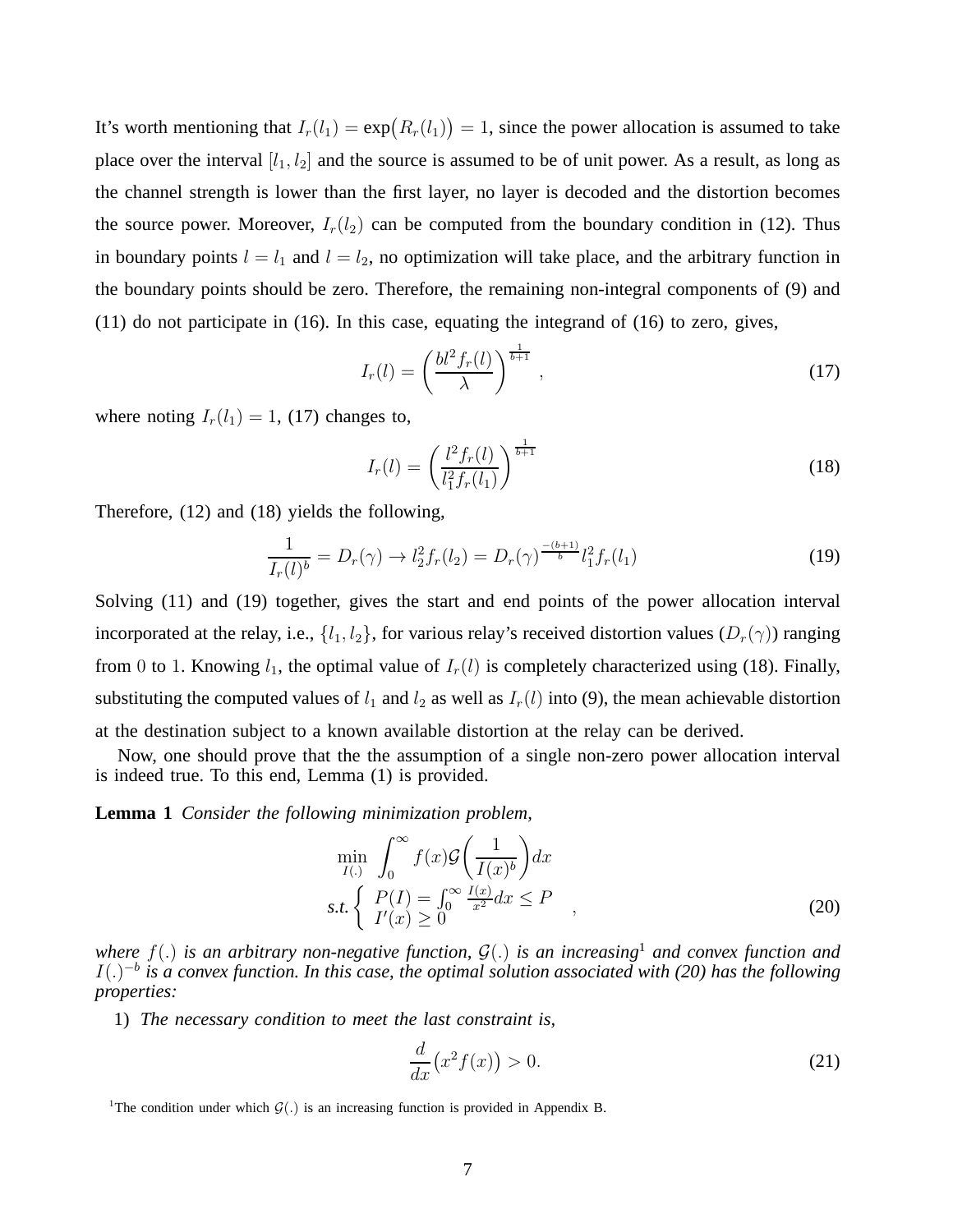2) *There is at most one single-interval of continuous, non-zero power allocation in each region, satisfying (21).*

*Proof:* see Appendix A.

The optimization problem in (14) can be readily converted to (20) through setting  $\mathcal{G}(x) = x$ . For instance, let's consider the Gamma probability density function, subsuming some prominent distributions including exponential distribution, as follows,

$$
f(x; \alpha, \beta) = \frac{\beta^{\alpha} x^{\alpha - 1} e^{-\beta x}}{\Gamma(\alpha)}, \text{ for } x \ge 0, \text{ and } \alpha, \beta > 0,
$$
 (22)

Examining the condition (21) over (22), the following single interval is identified,

$$
0 < x < \frac{1+\alpha}{\beta}.\tag{23}
$$

П

Thus, the optimal solution in cases that we are dealing with any p.d.f. that can be represented by Gamma's family, results in a single continuous interval satisfying (23).

### *B. The Optimal Power Allocation Strategy at the Source*

Knowing the mean achievable distortion at the destination conditioned on the relay's received distortion, namely  $\mathcal{G}(D_r(\gamma)) = \overline{D}(I_r|D_r(\gamma))$ , the objective is to find the optimal power allocation policy at the first hop  $(I_t(.))$  to minimize the unconstrained mean achievable distortion  $(\overline{D}(I_t))$ when the transmit power constraint is  $P_t$ . Mathematically speaking, we are going to address the following optimization problem,

$$
\overline{D}(I_t) = \min_{I_t(.)} \int_0^\infty f_t(\gamma) \mathcal{G}(D_r(\gamma)) d\gamma
$$
  
s.t. 
$$
\begin{cases} P(I_t) = \int_0^\infty \frac{I_t(\gamma)}{\gamma^2} d\gamma \le P_t \\ I'_t(\gamma) \ge 0 \end{cases}
$$
 (24)

where  $f_t(.)$  is the probability density function associated with the first hop. Similar to what is done in the previous subsection, we assume that the last constraint is met, thus considering a single power allocation interval and employing a variational form of the integrands in (24) as  $\mathcal{H}(I_t, I'_t, \gamma) =$  $f(\gamma)G(D_r(\gamma))$  and  $W(I_t, I'_t, \gamma) = \frac{I_t(\gamma)}{\gamma^2}$ , one may re-write (24) as,

$$
\overline{D}(I_t) = \int_{\gamma_1}^{\gamma_2} \mathcal{H}(I_t, I'_t, \gamma) d\gamma + F_t(\gamma_1) \mathcal{G}(D_r(\gamma_1)) + (1 - F_t(\gamma_2)) \mathcal{G}(D_r(\gamma_2)), \tag{25}
$$

$$
P(I_t) = \int_{\gamma_1}^{\gamma_2} \mathcal{W}(I_t, I'_t, \gamma) d\gamma + \frac{I_t(\gamma_2)}{\gamma_2} - \frac{1}{\gamma_1} \le P_t.
$$
 (26)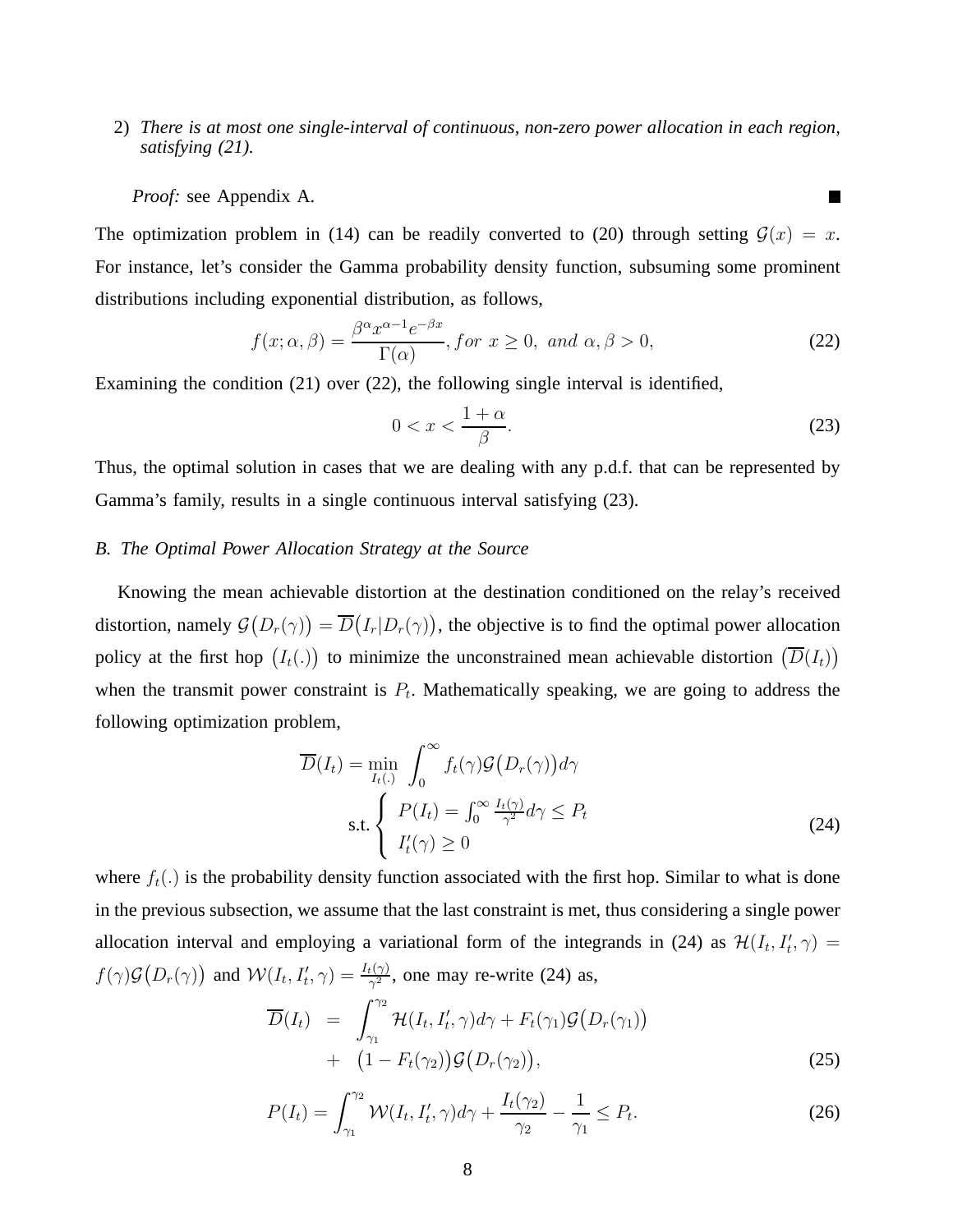Similar to what is done in Subsection III-A, the lagrangian functions associated with (25) and (26) can be embedded as  $\mathcal{L}(I_t) = \overline{D}(I_t) + \lambda (P(I_t) - P_t)$ . Taking an arbitrary increment like  $\delta I_t(\gamma)$  on the auxiliary function  $I_t(\gamma)$  and equating the linear part of  $\Delta(\delta I_t) = \mathcal{L}(I_t + \delta I_t) - \mathcal{L}(I_t)$  to zero, yields,

$$
\int_{\gamma_1}^{\gamma_2} \left[ \mathcal{H}_{I_t} + \lambda \mathcal{W}_{I_t} - \frac{d}{d\gamma} [\mathcal{H}_{I_t'} + \lambda \mathcal{W}_{I_t'}] \right] \delta I_t(\gamma) d\gamma + \left( \mathcal{H}_{I_t'} + \lambda \mathcal{W}_{I_t'} \right) \Big|_{\gamma = \gamma_2} \delta I_t(\gamma_2) + \left( \left( 1 - F_t(\gamma_2) \right) \mathcal{G}_{D_r} \left( D_r(\gamma_2) \right) \frac{\partial D_r(\gamma_2)}{\partial I_t(\gamma_2)} + \frac{\lambda}{\gamma_2} \right) \delta I_t(\gamma_2) = 0,
$$
\n(27)

where the term  $\mathcal{G}_{D_r}(D_r(\gamma))$  represents the partial derivation of  $\mathcal{G}(D_r(\gamma))$  with respect to  $D_r(\gamma)$ , i.e.,  $\mathcal{G}_{D_r}\big(D_r(\gamma)\big)=\frac{\partial \mathcal{G}\big(D_r(\gamma)\big)}{\partial D_r(\gamma)}$  $\frac{\partial P(\mathcal{D}_r(\gamma))}{\partial D_r(\gamma)}$ . As a result, equating the integrand of (27) to zero gives,

$$
I_t(\gamma) = \left(\frac{b\gamma^2 f_t(\gamma) \mathcal{G}_{D_r}\left(D_r(\gamma)\right)}{\lambda}\right)^{\frac{1}{b+1}}
$$
\n(28)

Using  $I_t(\gamma_1) = 1$ , (28) converts to,

$$
I_t(\gamma) = \left(\frac{\gamma^2 f_t(\gamma) \mathcal{G}_{D_r}\left(D_r(\gamma)\right)}{\gamma_1^2 f_t(\gamma_1) \mathcal{G}_{D_r}\left(D_r(\gamma_1)\right)}\right)^{\frac{1}{b+1}}.\tag{29}
$$

Noting  $D_r(\gamma) = I_t(\gamma)^{-b}$ , equating the non-integral term of (27) to zero, gives,

$$
(1 - F_t(\gamma_2))\mathcal{G}_{D_r}(D_r(\gamma_2)) \frac{-b}{I_t(\gamma_2)^{b+1}} + \frac{\lambda}{\gamma_2^2} = 0.
$$
 (30)

Extracting  $\lambda$  from (28) and (30) and after some mathematics, one can arrive at the following through setting  $\gamma = \gamma_2$ ,

$$
\gamma_2 f_t(\gamma_2) = 1 - F_t(\gamma_2). \tag{31}
$$

For instance, (31) leads to  $\gamma_2 = 1$  in Rayleigh block-fading case. To find the optimum value of mean achievable distortion,  $\gamma_2$  is first calculated from (31). Using  $\gamma_2$ , one can calculate  $\gamma_1$ from (26). Thus,  $I_t(\gamma)$  can be derived from (29). Then  $D_r(\gamma)$  is computed from  $D_r(\gamma) = I_t(\gamma)^{-b}$ . Finally, the optimum value of the average achievable distortion at the destination can be computed using (25).

It should be noted that the material provided in this section is based on the assumption that  $\mathcal{G}(.)$  is an increasing and convex function. The numerical results demonstrate the validity of this assumption for a variety of distributions including Rayleigh block-fading channel which is studied in the current work.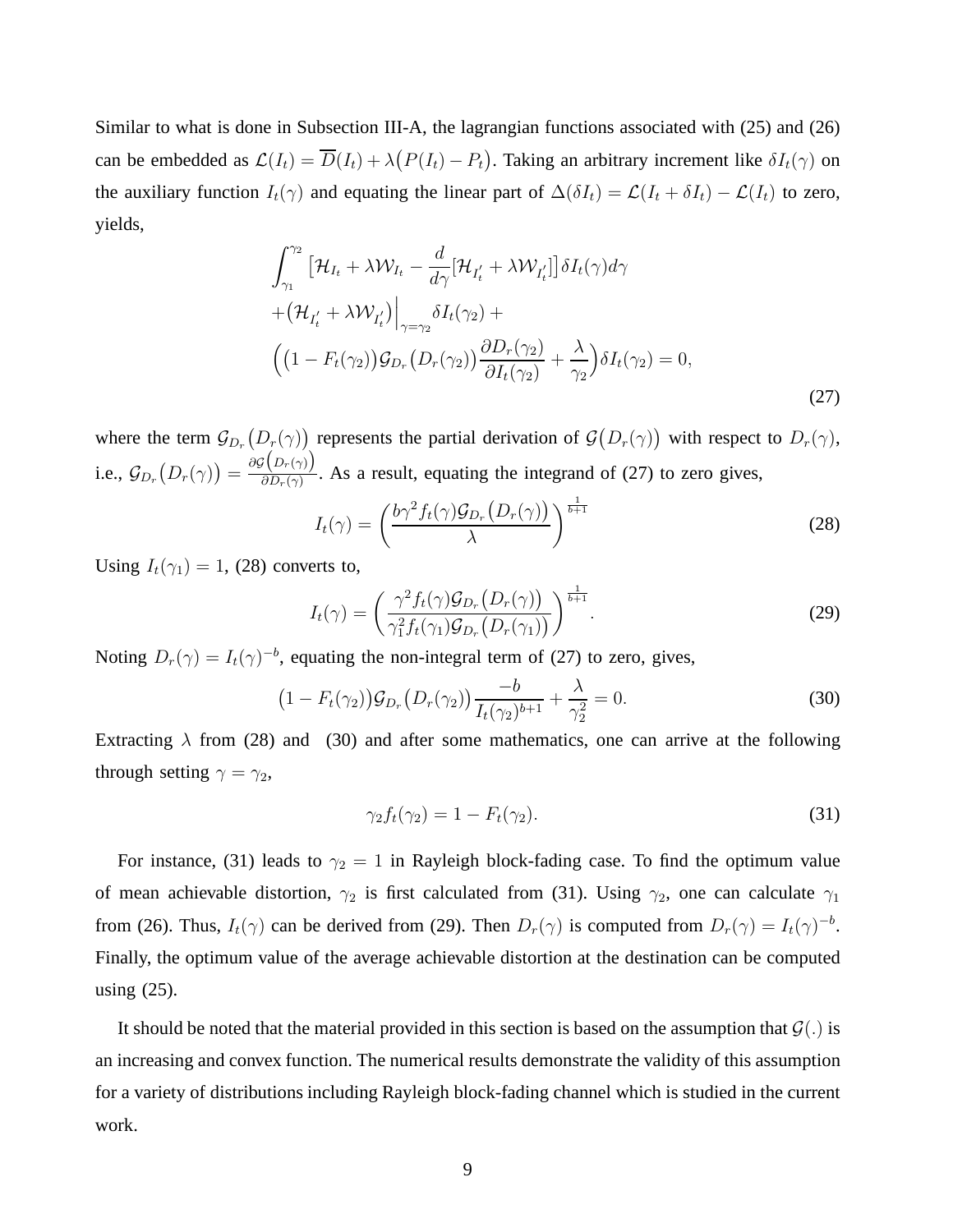

Fig. 1. The effect of relay's transmit power on the mean achievable distortion.

#### IV. SIMULATION RESULTS

This section aims at investigating the performance of the proposed method in the terms of the achievable distortion for Rayleigh fading channel.

To find the mean achievable distortion at the destination when the relay is subject to a peak power constraint, the optimal auxiliary function at the relay is derived through using (18) for the interval  $l \in [l_1, l_2]$  where  $l_1$  and  $l_2$  are determined through using equations (11) and (19), assuming the input distortion at the relay is known. Afterwards, the mean achievable distortion at the destination for any given relay's input distortion, i.e.,  $\mathcal{G}(D_r(\gamma))$ , is computed through the use of (9).

For the first hop, inserting the exponential distribution in equation (31) leads to  $\gamma_2 = 1$ . However, the value of  $\gamma_1$  as well as the optimal function  $I_t^{opt}$  $t_t^{opt}(\gamma)$  associated with the first hop have yet to be addressed. It should be noted that  $\mathcal{G}(D_r(\gamma))$  can not be analytically derived, hence,  $I_t(\gamma)$  can not be analytically extracted from (29). To overcome this issue, since  $\mathcal{G}_{D_r}(D_r(\gamma))$  is known for the special case of knowing CSI at the relay [8], we make use of this analytical solution with adjustable power and source/channel mismatch values as two degrees of freedom. This is due to the fact that observed numerical results demonstrate that in a Rayleigh flat fading channel, the function  $\mathcal{G}_{D_r}(D_r(\gamma))$  closely follows the shape of [8],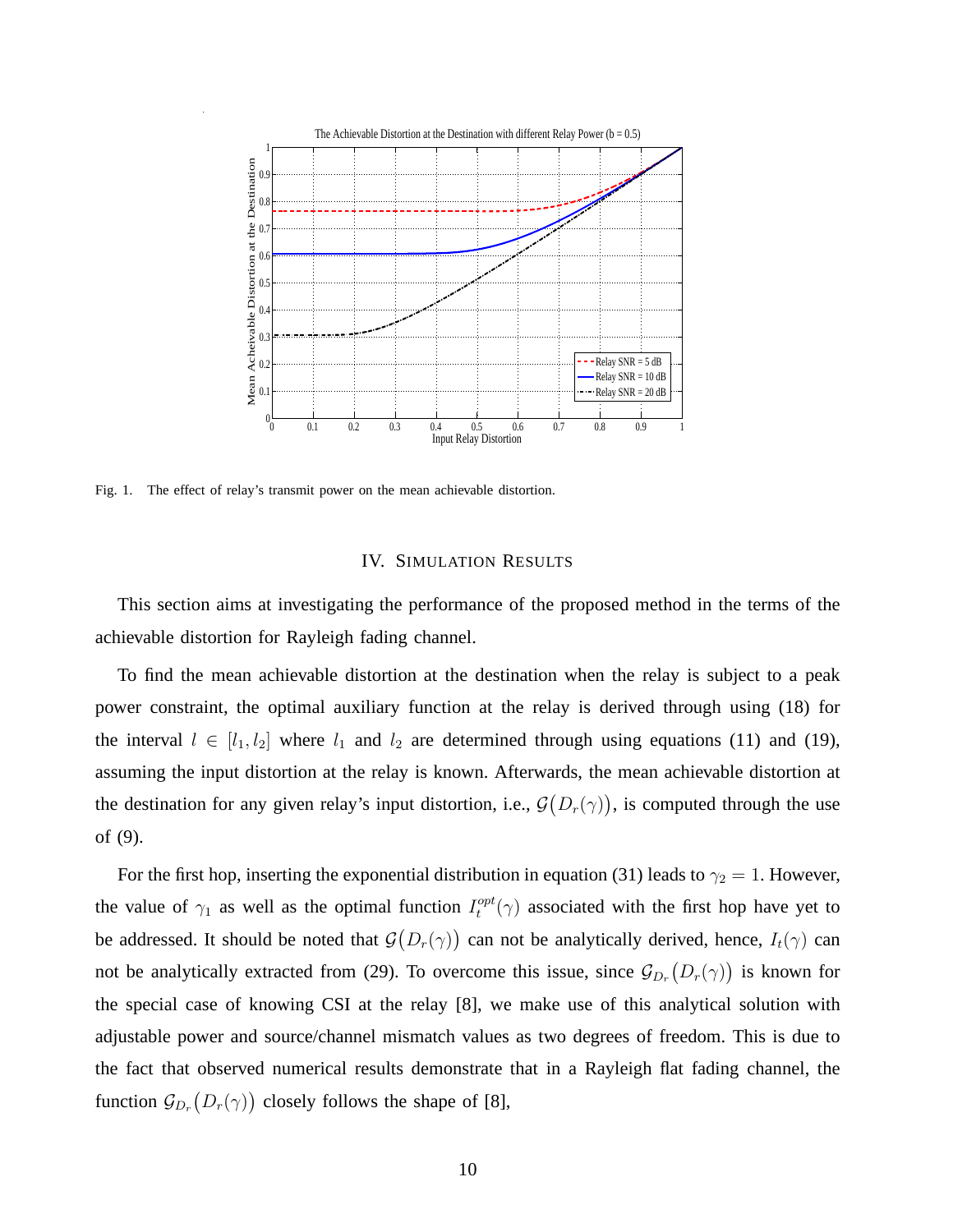$$
\mathcal{G}_{D_r}\big(D_r(\gamma)\big) = \exp\bigg(-\frac{D_r(\gamma)^{\frac{-1}{B}}-1}{p_r}\bigg),\tag{32}
$$

where  $p_r$  and B are degrees of freedoms to be adjusted according to the least square criterion to follow the shape of numerically obtained  $\mathcal{G}_{D_r}(D_r(\gamma))$ . Thus, noting  $\mathcal{G}(D_r(\gamma)) = \int \mathcal{G}_{D_r}(D_r(\gamma)) dD_r(\gamma) +$ *Cte*, the function  $\mathcal{G}(D_r(\gamma))$  becomes,

$$
\mathcal{G}\big(D_r(\gamma)\big) = \frac{B}{p_r^B} e^{\frac{1}{p_r}} \Gamma\bigg(-B, \frac{D_r(\gamma)^{\frac{-1}{B}}}{p_r}\bigg) + Cte,\tag{33}
$$

where the function  $\Gamma(a, x)$  has the following definition,

$$
\Gamma(a,x) = \int_{x}^{\infty} t^{a-1} e^{-t} dt
$$
\n(34)

Numerical results indicate that there is a small relative error between the numerical computation of (9) and (33). Using (32), the equivalent auxiliary function  $I_t^{opt}$  $t_t^{opt}(\gamma)$  can be formulated as follows,

$$
I_t^{opt}(\gamma) = \left[\frac{b(b+1)p_R W_L\left(\frac{B e^{\frac{B}{b(b+1)p_R}}\left(\frac{\gamma^2 e^{\gamma_1-\gamma}}{\gamma_1^2}\frac{b(b+1)}{b(b+1)p_R}\right)}{b(b+1)p_R}\right)^{\frac{b}{B}}}{B}\right],
$$
\n(35)

where  $W_L(.)$  is the omega function and is the inverse of the function  $f(W) = We^W$ . Finally, substituting  $I_t^{opt}$  $t_t^{opt}(\gamma)$  and  $\gamma_2 = 1$  into the power constraint (26), gives the value of  $\gamma_1$ .

For the sake of comparison, the achievable distortion of the proposed method is compared to that of the AF strategy. In AF strategy, it is assumed the relay amplifies the received signal and retransmits it to the destination. In this case, the CDF and pdf of the equivalent channel gain between the source and the destination, namely  $s$ , when the fading characteristics associated with both hops follow the Rayleigh distribution, can be computed as [11],

$$
F_{eq}(s) = 1 - \int_{\frac{P_t}{P_r}s}^{\infty} \exp\left(-l - \frac{s(1 + lP_r)}{lP_r - sP_t}\right) dl,
$$
\n(36)

$$
f_{eq}(s) = \int_{\frac{P_t}{P_r}s}^{\infty} \frac{lP_r(1+lP_r)}{(sP_t-l_{PT})^2} \exp\left(-l - \frac{s(1+lP_r)}{lP_r-sP_t}\right) dl.
$$
 (37)

Thus, the optimal power allocation function can be numerically found through the model proposed in [7]. Fig. 2 is provided to compare the performance of the proposed approach to that of using a single layer code as well as the AF strategy, when the transmit SNR is set to 20dB, while the SNR at the relay varies from 0dB to 30dB.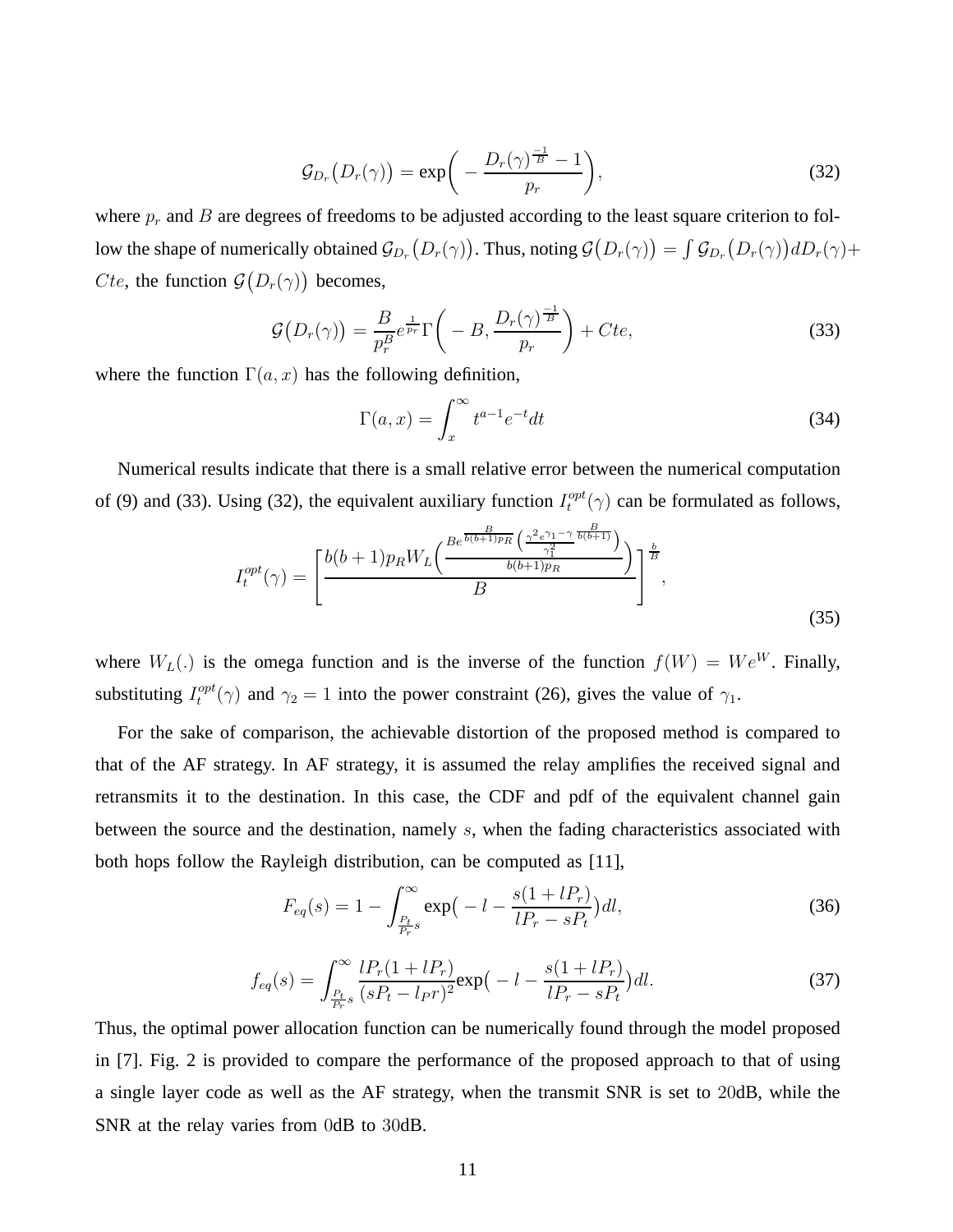

Fig. 2. Comparison results.

# V. CONCLUSION

This paper aims at investigating the average achievable distortion of a two-hop relay-assisted network employing the decode and forward (DF) strategy assuming the transmitters are unaware of channel gains. In such case, it is argued that multi-layer source coding approach yields better distortion w.r.t. the single-layer code. Accordingly, through using joint successive refinement source coding and multi-layer channel coding approach, the average achievable distortion is related to the power density function across code layers associated with both hops, where the optimal power allocation policies across code layers are numerically derived, leading to the minimum achievable distortion. The result is also compared to that of AF strategy showing for channel mismatch factors greater than unity the DF strategy outperforms the AF at low to moderate SNR regime of the second hop, while at high SNR values the resulting average achievable distortions coincide each other, indicating that since the relays power is relatively high, the first hop is the main bottleneck.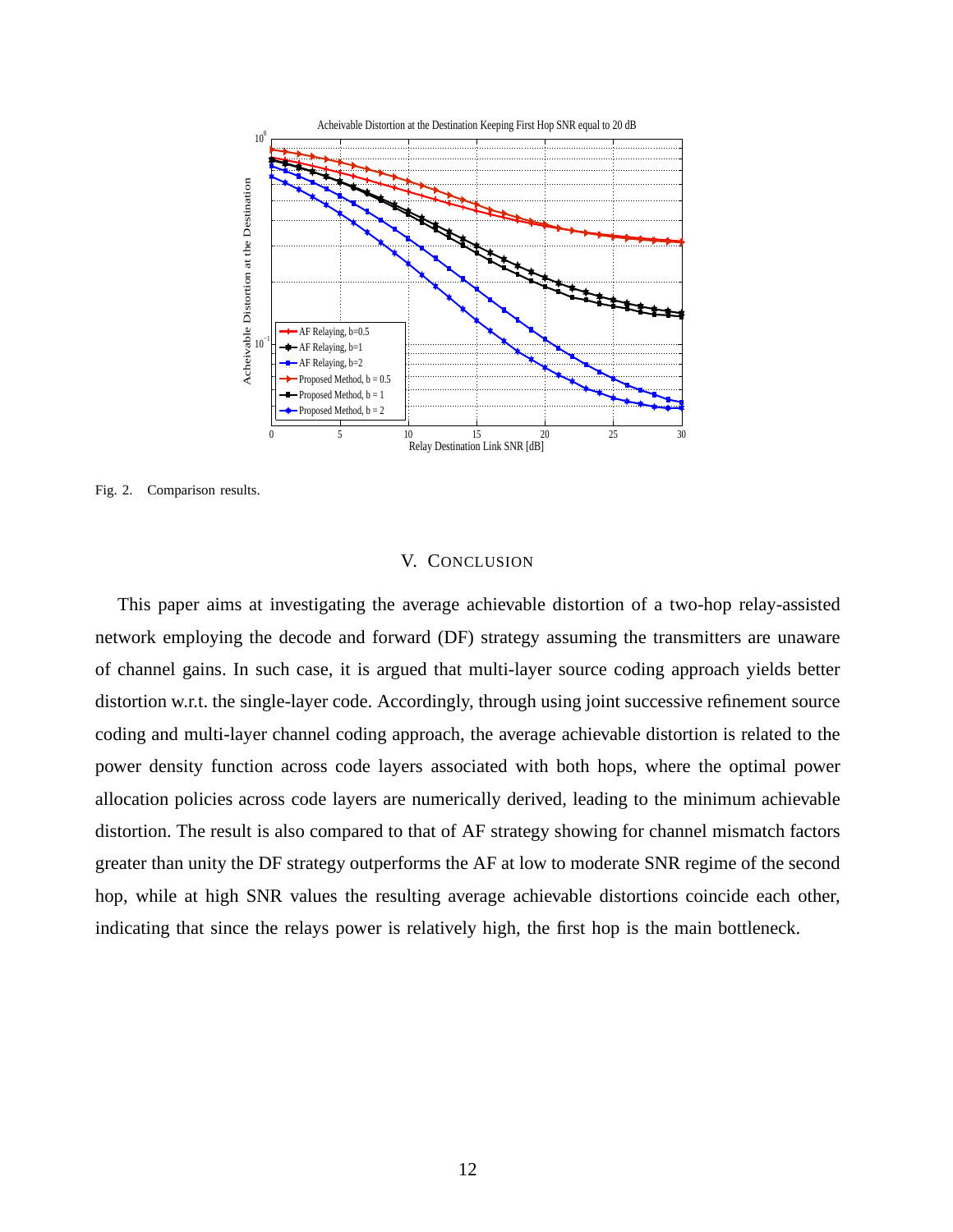#### VI. APPENDIX

## *A. Proof of Lemma 1*

At first, we are going to state that the the last constraint of (20), results in (21). To this end, the lagrangian function associated with (20) can be written as,

$$
\mathcal{L}(I) = \int_0^\infty \left( f(x)\mathcal{G}\left(\frac{1}{I(x)^b}\right) + \lambda \frac{I(x)}{x^2} - I'(x)\phi(x) \right) dx,\tag{38}
$$

where  $\lambda$  is the corresponding lagrange multiplier of the first constraint and  $\phi(x)$  is an arbitrary positive function, ensuring  $I'(x)$  is monotonically non-decreasing at each point (the second constraint). Defining

$$
D(x) = \frac{1}{I(x)^b},\tag{39}
$$

and applying the variational method in [10] to (38), gives the optimal function  $I(.)$  as follows,

$$
-bG_D(D(x))\frac{f(x)}{I(x)^{b+1}} + \frac{\lambda}{x^2} + \phi'(x) = 0,
$$
\n(40)

where  $\mathcal{G}_D(.)$  denotes the partial derivation with respect to  $D(.)$ , and  $\phi'(x) = \frac{d}{dx}\phi(x)$ . Taking the slackness condition into account, in the positive power allocation region, where the second constraint is met, we should have  $\phi(x) = 0$ . In this case, referring to (40), it follows,

$$
I(x) = \left(\frac{bx^2 f(x) \mathcal{G}_D(D(x))}{\lambda}\right)^{\frac{1}{b+1}}.
$$
\n(41)

Here, one should determine the necessary condition for having  $I'(x) > 0$ . Bringing both sides of (41) to the power of  $(b+1)$  and taking derivation w.r.t. x, gives,

$$
(b+1)I(x)^{b}I'(x) = \frac{b}{\lambda} \left[ \mathcal{G}_D(D(x)) \frac{d}{dx} (x^2 f(x)) + x^2 f(x) \frac{d}{dx} \mathcal{G}_D(D(x)) \right].
$$
 (42)

As it is assumed,  $G(.)$  is an increasing convex function, thus, taking partial derivation w.r.t. its input argument, i.e.,  $\mathcal{G}_D\big(D(x)\big)$ , it results in a positive value. Now, one should go further through the left-most term of (42). The term  $x^2 f(x)$  is a non-negative value, as we are dealing with a nonnegative  $f(.)$  function, so, the term  $\frac{d}{dx}\mathcal{G}_D(D(x))$  should be discussed. Incorporating the derivative chain rule, one would have,

$$
\frac{d}{dx}\mathcal{G}_D(D(x)) = D'(x)\mathcal{G}_{DD}(D(x)).
$$
\n(43)

Considering the definition of  $D(.)$  in (39), the relation (43) converts to,

$$
\frac{d}{dx}\mathcal{G}_D(D(x)) = \frac{-b}{I(x)^{b+1}}I'(x)\mathcal{G}_{DD}(D(x)).\tag{44}
$$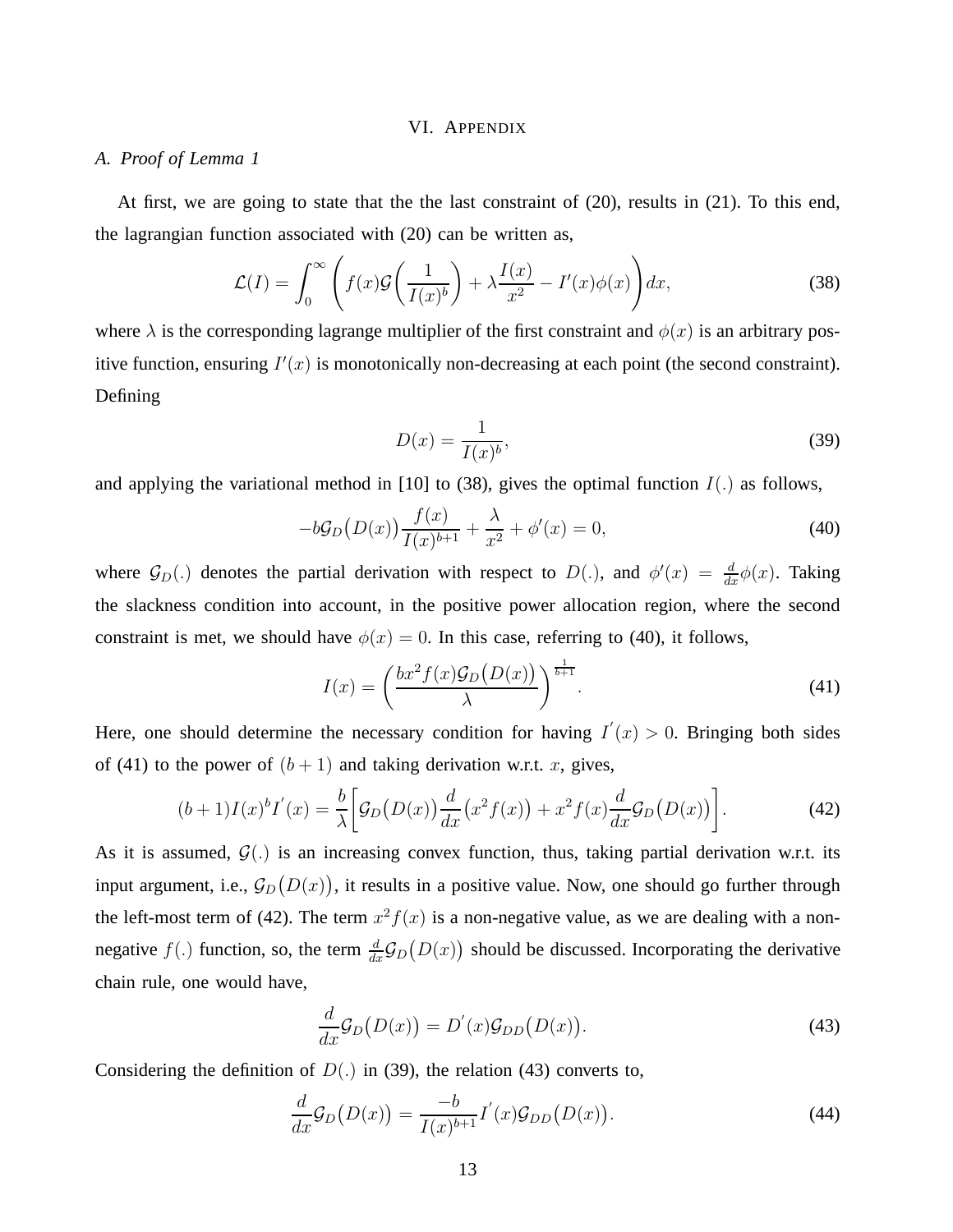Plugging the result of (44) into (42), results in,

$$
\left[ (b+1)I(x)^b + \frac{b^2}{\lambda I(x)^{b+1}} \mathcal{G}_{DD}(D(x)) \right] I'(x) = \frac{b}{\lambda} \mathcal{G}_D(D(x)) \frac{d}{dx} (x^2 f(x)). \tag{45}
$$

Noting the convexity, as well as the increasing property of  $\mathcal{G}(.)$ , it can be claimed that the positivity of  $I'(x)$  depends on,

$$
\frac{d}{dx}\left(x^2f(x)\right) > 0.\tag{46}
$$

Now, we are going to state the condition in which there is at most one single interval with positive power allocation, in any region like  $x \in [l, u]$  satisfying  $\frac{d}{dx}(x^2 f(x)) > 0$ . To this end, let's assume the contradiction. For instance, assume there are two disjoint positive power allocation intervals  $[x_1, x_2]$  and  $[x_3, x_4]$   $(x_1 < x_1 < x_3 < x_4)$  in this region with zero power between them, i.e.,  $I'(x) = 0$  for  $x \in (x_2, x_3)$ , according to the method of calculus of variations, the corner points  $x_c = x_2, x_3$  should satisfy the following equation [10],

$$
\mathcal{L}_{I'}\big|_{x=x_c^-} = \mathcal{L}_{I'}\big|_{x=x_c^+}
$$
\n(47)

where plugging (38) into (47), we arrive at,

$$
\phi(x_c^-) = \phi(x_c^+) \tag{48}
$$

According to the slackness condition, the positive power allocation in  $[x_1, x_2]$  implies that  $\phi(x_2)$  $_{2}^{-}$ ) = 0. Similarly, it follows  $\phi(x_3^+) = 0$ . Noting this, and referring to (48), it follows,

$$
\phi(x_2^-) = \phi(x_2^+) = 0
$$
  

$$
\phi(x_3^-) = \phi(x_3^+) = 0
$$
 (49)

On the other hand, having  $I_t'$  $t'_t(x) = 0$  within the interval  $(x_2, x_3)$  gives the following,

$$
I_t(x_2^+) = I_t(x_3^-)
$$
\n(50)

Also, from (40), the following holds in the interval  $x \in (x_2, x_3)$ ,

$$
\phi'(x) = \mathcal{G}(D_r(x_2)) \frac{bf_t(x)}{I_t(x_2)^{b+1}} - \frac{\lambda}{x^2} \ . \tag{51}
$$

This is due to the fact that  $D_r(x)$  and  $I_t(x)$  are constant in this interval as we have a zero power allocation. Also, noting  $\phi'(x_2) = 0$  ( $\phi(x) = 0$  for  $x \in [x_1, x_2]$ ), the equation (40) at point  $x = x_2$ becomes,

$$
\mathcal{G}\big(D_r(x_2)\big)\frac{bf_t(x_2)}{I_t(x_2)^{b+1}} - \frac{\lambda}{x_2^2} = 0\tag{52}
$$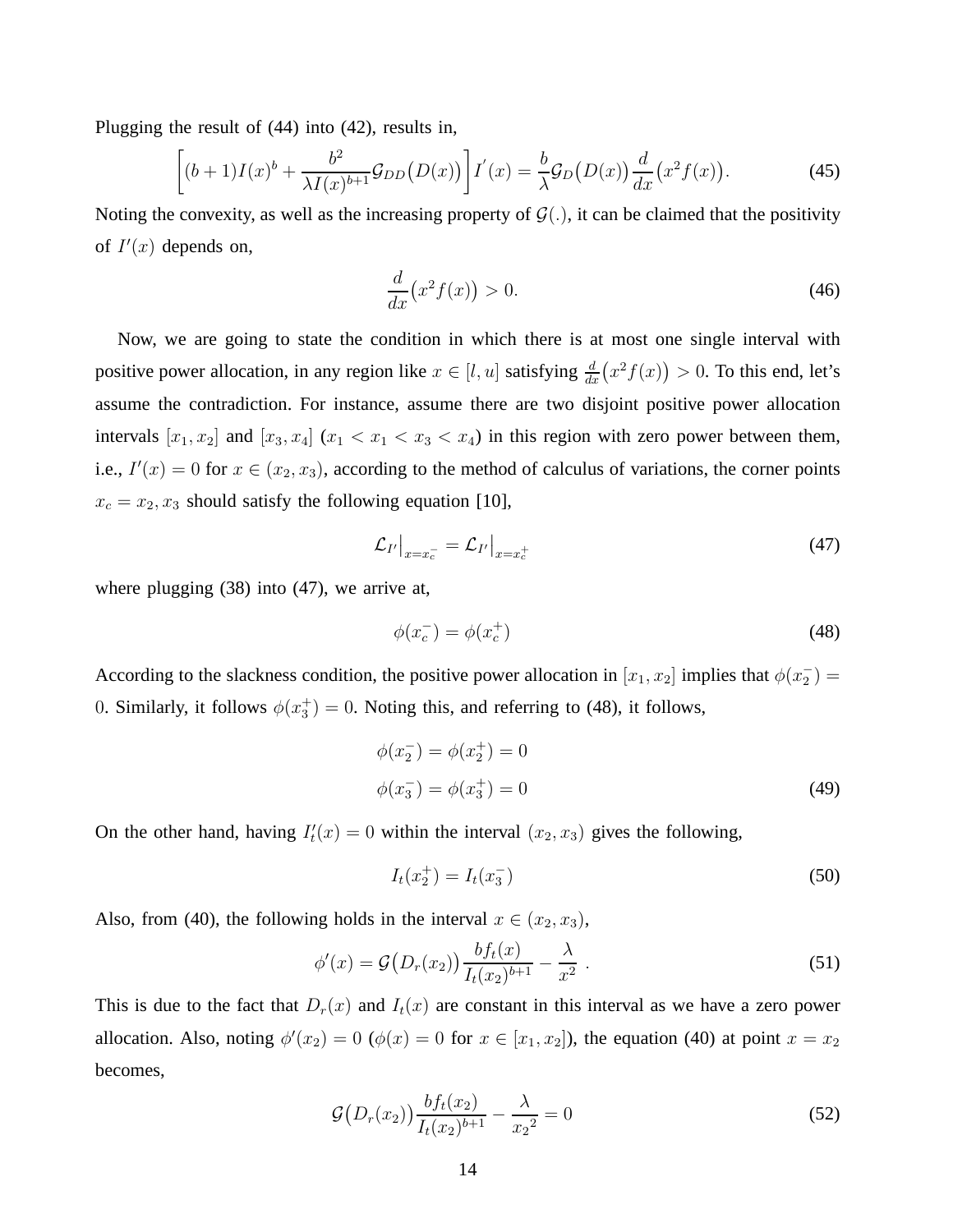Replacing  $\lambda$  from (52) into (51), we get,

$$
\phi'(x) = \frac{b\mathcal{G}(D_r(x_1))}{\gamma^2 I_t(x_1)^{b+1}} \big(x^2 f_t(x) - x_1^2 f_t(x_1)\big) \tag{53}
$$

As a result, noting (46) and (53), it follows  $\phi'(x) > 0$  in the interval  $x \in (x_2, x_3)$ , meaning  $\phi(x)$ should be an increasing function. This, however, contradicts the corner condition in (49) stating that  $\phi(x_2) = \phi(x_3)$ . Thus, there should be at most one continues interval in the region which (46) holds.

## *B. Proof of the increasing property for* G(.) *function*

Here, we are going to demonstrate that the function  $G(.)$  is an increasing function. To this end, combining (9) and (18) follows,

$$
\mathcal{G}\big(D_r(\gamma)\big) = \left(l_1^2 f_r(l_1)\right)^{\frac{b}{b+1}} \int_{l_1}^{l_2} \frac{f_r(l)^{\frac{1}{b+1}}}{l^{\frac{2b}{b+1}}} dl + F_r(l_1) + \left(1 - F_r(l_2)\right) D_r(\gamma). \tag{54}
$$

It's worth mentioning that in the (54), the bounds  $l_1$  and  $l_2$  are indeed functions of  $D_r(\gamma)$ . One can name the integral of (54), as  $\alpha$ , i.e.,

$$
\alpha = \left(l_1^2 f_r(l_1)\right)^{\frac{b}{b+1}} \int_{l_1}^{l_2} \frac{f_r(l)^{\frac{1}{b+1}}}{l^{\frac{2b}{b+1}}} dl. \tag{55}
$$

On the other hand, re-writing the power constraint using (18) gives,

$$
\int_{l_1}^{l_2} \left( \frac{l^2 f_r(l)}{l_1^2 f_r(l_1)} \right)^{\frac{1}{b+1}} \frac{1}{l^2} dl + \frac{I_r(l_2)}{l_2} - \frac{1}{l_1} = P_r \to
$$
\n
$$
\int_{l_1}^{l_2} \frac{f_r(l)^{\frac{1}{b+1}}}{l^{\frac{2b}{b+1}}} dl = \left( P_r + \frac{1}{l_1} - \frac{D_r(\gamma)^{\frac{-1}{b}}}{l_2} \right) \left( l_1^2 f_r(l_1) \right)^{\frac{1}{b+1}}.
$$
\n(56)

Substituting (56) in (55) gives,

$$
\alpha = (l_1^2 f_r(l_1)) \left( P_r + \frac{1}{l_1} - \frac{D_r(\gamma)^{\frac{-1}{b}}}{l_2} \right).
$$
\n(57)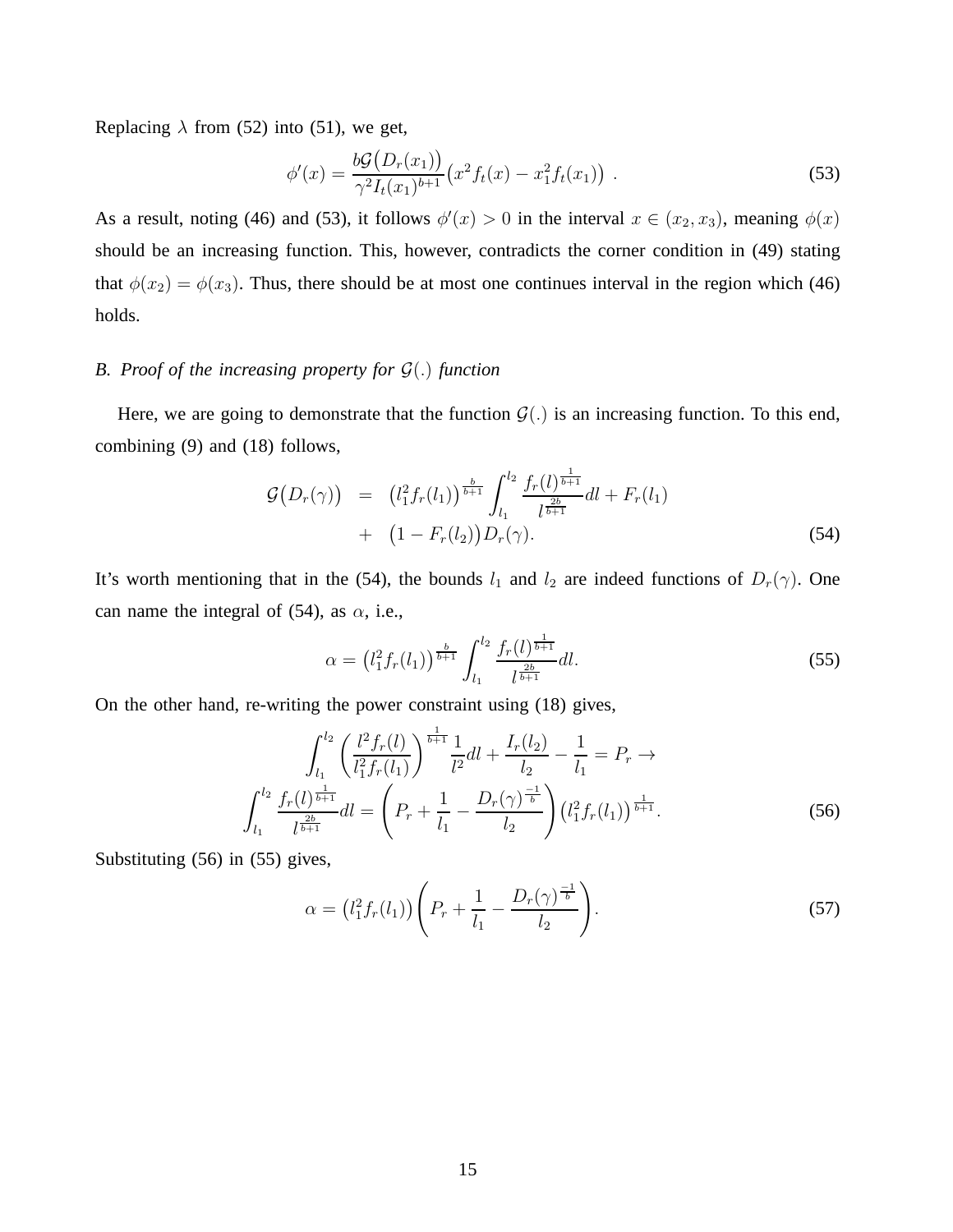Thus, taking partial derivative from (54), considering (57) yields to,

$$
\frac{\partial \mathcal{G}(D_r(\gamma))}{\partial D_r(\gamma)} = \frac{\partial (l_1^2 f_r(l_1))}{\partial l_1} \frac{\partial l_1}{\partial D_r(\gamma)} \left( P_r + \frac{1}{l_1} - \frac{D_r(\gamma)^{\frac{-1}{b}}}{l_2} \right) \n+ \left( \frac{-1}{l_1^2} \frac{\partial l_1}{\partial D_r(\gamma)} + \frac{D_r(\gamma)^{-\frac{b+1}{b}}}{bl_2} \right) \n+ \frac{D_r(\gamma)^{\frac{-1}{b}}}{l_2^2} \frac{\partial l_2}{\partial D_r(\gamma)} \right) (l_1^2 f_r(l_1)) \n+ f_r(l_1) \frac{\partial l_1}{\partial D_r(\gamma)} + (1 - F_r(l_2)) \n- f_r(l_2) D_r(\gamma) \frac{\partial l_2}{\partial D_r(\gamma)}.
$$
\n(58)

Re-writing (58) in a better form gives,

$$
\frac{\partial \mathcal{G}(D_r(\gamma))}{\partial D_r(\gamma)} = \left[ \frac{D_r(\gamma)^{\frac{-1}{b}}}{l_2^2} (l_1^2 f_r(l_1)) - f_r(l_2) D_r(\gamma) \right] \frac{\partial l_2}{\partial D_r(\gamma)} \n+ \left[ f_r(l_1) - \frac{l_1^2 f_r(l_1)}{l_1^2} \right] \frac{\partial l_1}{\partial D_r(\gamma)} \n+ \frac{D_r(\gamma)^{-\frac{b+1}{b}}}{bl_2} (l_1^2 f_r(l_1)) \n+ \frac{\partial (l_1^2 f_r(l_1))}{\partial l_1} \frac{\partial l_1}{\partial D_r(\gamma)} \left( P_r + \frac{1}{l_1} - \frac{D_r(\gamma)^{\frac{-1}{b}}}{l_2} \right) \n+ (1 - F_r(l_2)).
$$
\n(59)

According to (19), the first term in (59) is zero. Simplifying the second component shows that, this one is equal to zero, too. Thus (59) changes to,

$$
\frac{\partial \mathcal{G}(D_r(\gamma))}{\partial D_r(\gamma)} = \frac{D_r(\gamma)^{-\frac{b+1}{b}}}{bl_2} (l_1^2 f_r(l_1)) + \frac{\partial (l_1^2 f_r(l_1))}{\partial l_1} \frac{\partial l_1}{\partial D_r(\gamma)}
$$
  
 
$$
\times \left(P_r + \frac{1}{l_1} - \frac{D_r(\gamma)^{-\frac{1}{b}}}{l_2}\right) + (1 - F_r(l_2)). \tag{60}
$$

Writing the integral in (56) as  $\int_{l_1}^{l_2}$  $\left(l^2 f_r(l)\right)^{\frac{1}{b+1}}$  $\frac{\partial f}{\partial t^2}$  and taking derivative with respect to  $D_r(\gamma)$  yields,

$$
\frac{\left(l_2^2 f_r(l_2)\right)^{\frac{1}{b+1}}}{l_2^2} \frac{\partial l_2}{\partial D_r(\gamma)} - \frac{\left(l_1^2 f_r(l_1)\right)^{\frac{1}{b+1}}}{l_1^2} \frac{\partial l_1}{\partial D_r(\gamma)} =
$$
\n
$$
\frac{1}{b+1} \frac{\partial \left(l_1^2 f_r(l_1)\right)}{\partial l_1} \left(P_r + \frac{1}{l_1} - \frac{D_r(\gamma)^{\frac{-1}{b}}}{l_2}\right) \frac{\partial l_1}{\partial D_r(\gamma)} + \left(l_1^2 f_r(l_1)\right)
$$
\n
$$
\times \left(\frac{-1}{b} \frac{\partial l_1}{\partial D_r(\gamma)} + \frac{D_r(\gamma)^{\frac{-(b+1)}{b}}}{bl_2} + \frac{D_r(\gamma)^{\frac{-1}{b}}}{l_2^2} \frac{\partial l_2}{\partial D_r(\gamma)}\right).
$$
\n(61)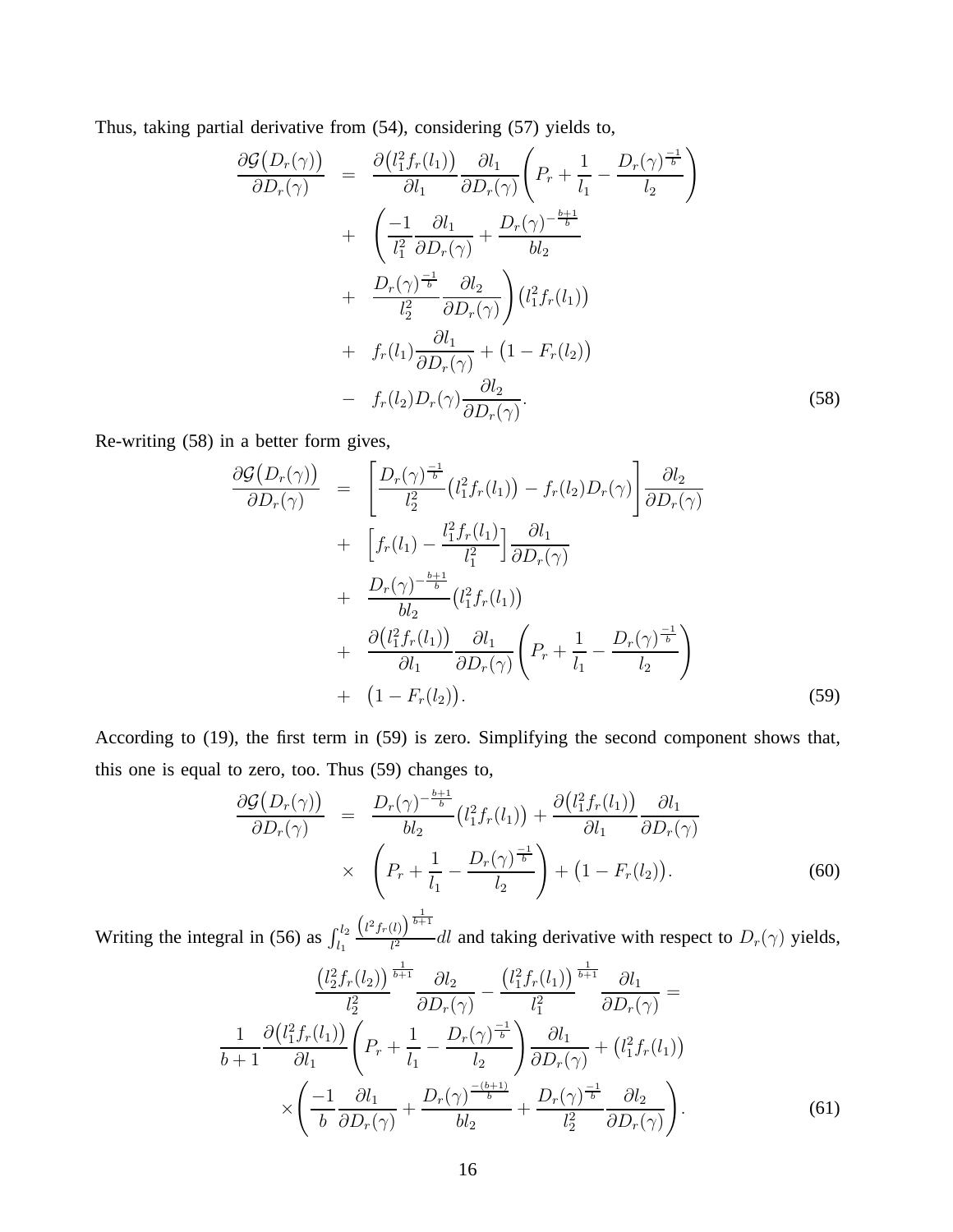Simplifying (61) results,

$$
\left[\frac{\left(l_{2}^{2}f_{r}(l_{2})\right)^{\frac{1}{b+1}}}{l_{2}^{2}} - \frac{D_{r}(\gamma)^{\frac{-1}{b}}\left(l_{1}^{2}f_{r}(l_{1})\right)^{\frac{1}{b+1}}}{l_{2}^{2}}\right] \frac{\partial l_{2}}{\partial D_{r}(\gamma)} = \frac{\left[\left(l_{1}^{2}f_{r}(l_{1})\right)^{\frac{1}{b+1}} - \frac{\left(l_{1}^{2}f_{r}(l_{1})\right)^{\frac{1}{b+1}}}{l_{1}^{2}} + \frac{1}{b+1} \frac{\partial\left(l_{1}^{2}f_{r}(l_{1})\right)}{\partial l_{1}}\left(l_{1}^{2}f_{r}(l_{1})\right)^{\frac{-b}{b+1}}}{l_{2}^{2}} \right] \times \left(P_{r} + \frac{1}{l_{1}} - \frac{D_{r}(\gamma)^{\frac{-1}{b}}}{l_{2}}\right) + \frac{D_{r}(\gamma)^{\frac{-(b+1)}{b}}\left(l_{1}^{2}f_{r}(l_{1})\right)^{\frac{1}{b+1}}}{bl_{2}} \tag{62}
$$

Where simplifying (62) by the use of (19) gives the following relation,

$$
\frac{1}{b+1} \frac{\partial (l_1^2 f_r(l_1))}{\partial l_1} (l_1^2 f_r(l_1))^{\frac{-b}{b+1}} \left( P_r + \frac{1}{l_1} - \frac{D_r(\gamma)^{\frac{-1}{b}}}{l_2} \right) \frac{\partial l_1}{\partial D_r(\gamma)} \n= -\frac{D_r(\gamma)^{\frac{-(b+1)}{b}} (l_1^2 f_r(l_1))^{\frac{1}{b+1}}}{bl_2}.
$$
\n(63)

Solving the aforementioned equation for  $\frac{\partial l_1}{\partial D_r(\gamma)}$  gives,

$$
\frac{\partial l_1}{\partial D_r(\gamma)} = -\frac{(b+1)D_r(\gamma)^{\frac{-(b+1)}{b}} \left(l_1^2 f_r(l_1)\right)^{\frac{1}{b+1}}}{bl_2^{\frac{\partial \left(l_1^2 f_r(l_1)\right)}{\partial l_1}} \left(l_1^2 f_r(l_1)\right)^{\frac{-b}{b+1}} \left(P_r + \frac{1}{l_1} - \frac{D_r(\gamma)^{\frac{-1}{b}}}{l_2}\right)}.
$$
\n(64)

Applying (64) into (58) and simplifying the relation gives,

$$
\frac{\partial \mathcal{G}\big(D_r(\gamma)\big)}{\partial D_r(\gamma)} = -\frac{D_r(\gamma)^{-(\frac{b+1}{b})}}{l_2} \big(l_1^2 f_r(l_1)\big) + \big(1 - F_r(l_2)\big),\tag{65}
$$

and finally using (19), (65) simplifies to,

$$
\frac{\partial \mathcal{G}(D_r(\gamma))}{\partial D_r(\gamma)} = 1 - l_2 f_r(l_2) - F_r(l_2). \tag{66}
$$

For instance, in Rayleigh fading channel, noting  $f_r(l_2) = e^{-l_2}$  and  $F_r(l_2) = 1 - e^{-l_2}$ , the necessary condition to have  $\frac{\partial \mathcal{G}(D_r(\gamma))}{\partial D_r(\gamma)}$  $\frac{\partial P(r(t))}{\partial D_r(\gamma)} \geq 0$  is  $l_2 \leq 1$ .

#### **REFERENCES**

- [1] T. Cover and A. El Gamal, "Capacity theorems for the relay channel," *IEEE Trans. Inf. Theory*, vol. 25, no. 5, pp. 572 –584, Sep. 1979.
- [2] S. Shamai (Shitz), "A broadcast strategy for the gaussian slowly fading channel," *in IEEE Int. Symp. on Info. Theory(ISIT'97)*, (Ulm, Germany, June 29-Jul. 4, 1997), p. 150.
- [3] S. Akhlaghi and M. Baghani, "On the average achievable rate of block fading decentralized interference channel," *IEEE Commun. Letters*, vol. 15, no. 9, pp. 992–994, Sep. 2011.
- [4] A. Steiner and S. Shamai (Shitz), "Single-user broadcasting protocols over a two-hop relay fading channel," *IEEE Trans. Inf. Theory*, vol. 52, no. 11, pp. 4821 4838, Nov 2006.
- [5] V. Pourahmadi, A. Bayasteh, and A. K. Khandani, "Multilevel coding strategy for two-hop single-user networks," in *2008 24th Biennial Symp. Commun.*, 2008.
- [6] M. Baghani, S. Akhlaghi, and V. Golzadeh, "Average achievable rate of broadcast strategy in relay-assisted block fading channels," *IET Communications*, vol. 10, no. 3, pp. 364 – 355, Feb. 2016.